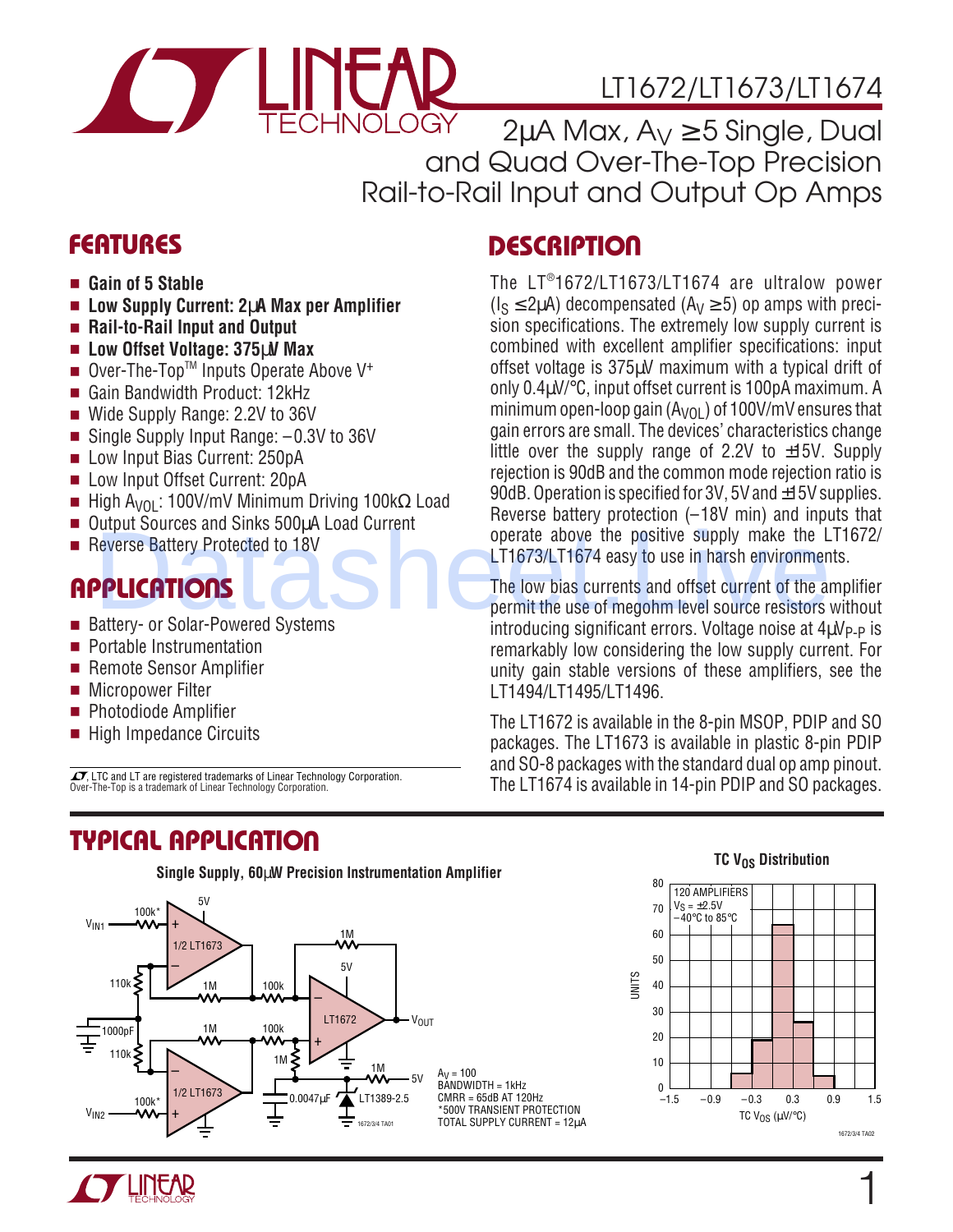# **ABSOLUTE MAXIMUM RATINGS** (Note 1)

| Output Short-Circuit Duration Continuous                                       |  |
|--------------------------------------------------------------------------------|--|
| Operating Temperature Range (Note 2) $\dots$ -40 $\degree$ C to 85 $\degree$ C |  |

| Specified Temperature Range (Note 3) $-40^{\circ}$ C to 85 $^{\circ}$ C |  |
|-------------------------------------------------------------------------|--|
|                                                                         |  |
|                                                                         |  |
| Lead Temperature (Soldering, 10 sec) 300°C                              |  |

# **PACKAGE/ORDER INFORMATION**



Consult factory for parts specified with wider operating temperature ranges.

# **ELECTRICAL CHARACTERISTICS**

 $T_A = 25^\circ \text{C}$ ,  $V_S = 5V$ ,  $0V$ ;  $V_S = 3V$ ,  $0V$ ;  $V_{CM} = V_0 =$  half supply, unless otherwise noted.

| <b>SYMBOL</b> | <b>PARAMETER</b>     | <b>CONDITIONS</b>        | MIN | <b>TYP</b> | <b>MAX</b> | <b>UNITS</b>      |
|---------------|----------------------|--------------------------|-----|------------|------------|-------------------|
| $V_{OS}$      | Input Offset Voltage | $V_S = 5V$               |     | 150        | 375        | μV                |
|               |                      | $V_S = 3V$               |     | 200        | 475        | μV                |
|               |                      | $V_S = 5V$ , MS8 Package |     | 150        | 475        | μV                |
|               |                      | $V_S = 3V$ , MS8 Package |     | 200        | 575        | μV                |
| ΙB            | Input Bias Current   | (Note 5)                 |     | 250        | 1000       | рA                |
|               |                      | $V_{CM}$ = 10V (Note 6)  |     | 180        | 360        | nA                |
| $I_{OS}$      | Input Offset Current | (Note 5)                 |     | 20         | 100        | рA                |
|               | Input Noise Voltage  | 0.1Hz to 10Hz            |     |            |            | µV <sub>P-P</sub> |

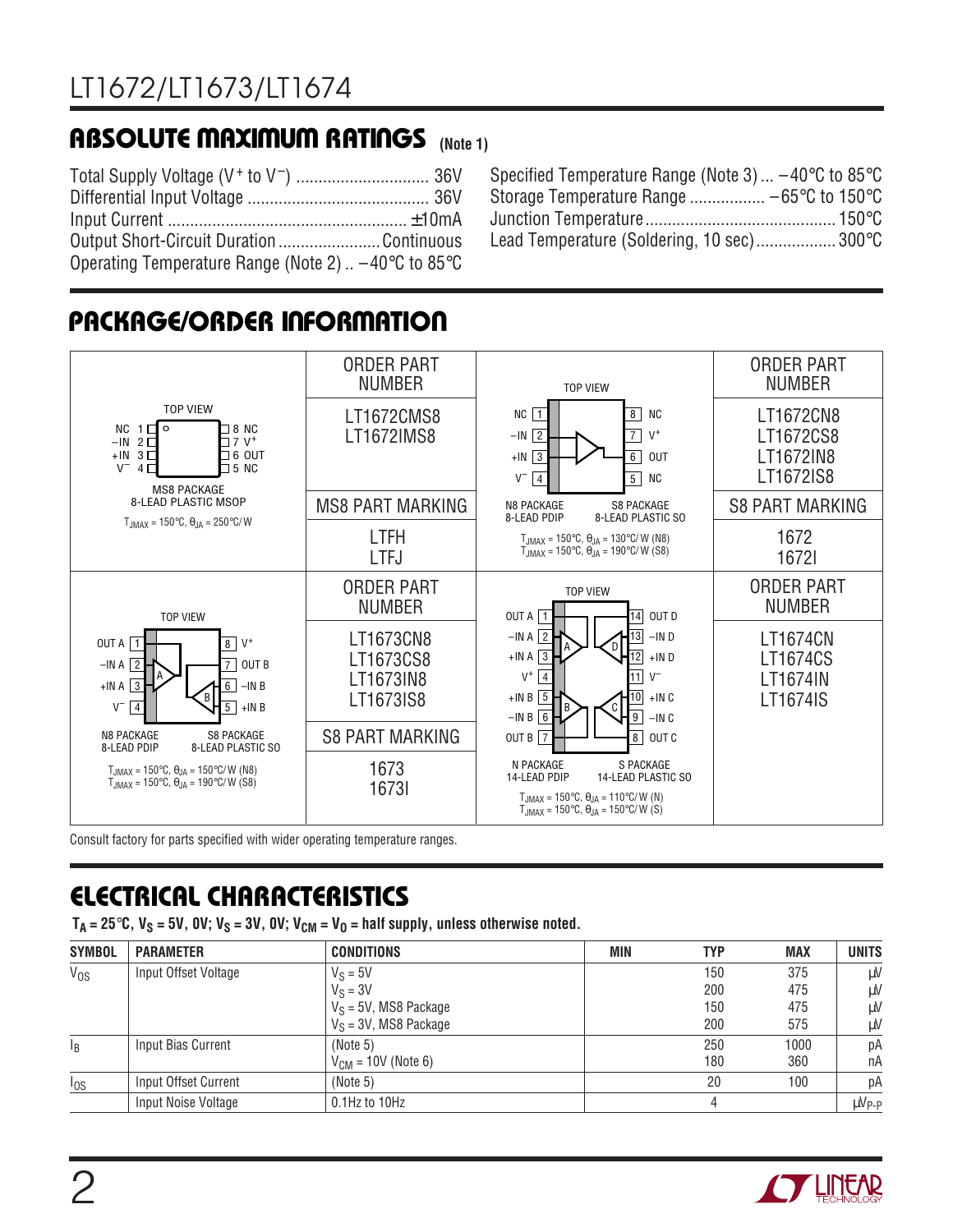# **ELECTRICAL CHARACTERISTICS**

 $T_A = 25^{\circ}C$ ,  $V_S = 5V$ ,  $0V$ ;  $V_S = 3V$ ,  $0V$ ;  $V_{CM} = V_0 =$  half supply, unless otherwise noted.

| <b>SYMBOL</b>           | <b>PARAMETER</b>                    | <b>CONDITIONS</b>                                         | MIN          | <b>TYP</b>    | <b>MAX</b>    | <b>UNITS</b>   |
|-------------------------|-------------------------------------|-----------------------------------------------------------|--------------|---------------|---------------|----------------|
| $e_n$                   | Input Noise Voltage Density         | f = 100Hz                                                 |              | 185           |               | $nV/\sqrt{Hz}$ |
| Ιņ                      | <b>Input Noise Current Density</b>  | $f = 100$ Hz                                              |              | 10            |               | $fA/\sqrt{Hz}$ |
| A <sub>VOL</sub>        | Large-Signal Voltage Gain           | $V_S = 5V$ , $V_O = 0.25V$ to 4.5V, R <sub>L</sub> = 100k | 100          | 500           |               | V/mV           |
|                         |                                     | $V_S = 3V$ , $V_O = 0.25V$ to 2.5V, R <sub>L</sub> = 100k | 50           | 250           |               | V/mV           |
|                         | Input Voltage Range                 |                                                           | $\mathbf{0}$ |               | 36            | $\vee$         |
| <b>CMRR</b>             | Common Mode Rejection Ratio         | $V_{CM}$ = 0V to 4V, $V_S$ = 5V                           | 90           | 106           |               | dB             |
|                         |                                     | $V_{CM}$ = 0V to 10V, $V_S$ = 5V                          | 74           | 95            |               | dB             |
| <b>PSRR</b>             | <b>Power Supply Rejection Ratio</b> | $V_S = 2.2V$ to 12V, $V_{CM} = V_0 = 0.5V$                | 90           | 99            |               | dB             |
|                         | Minimum Operating Supply Voltage    |                                                           |              | 2.1           | 2.2           | $\vee$         |
| $V_{OL}$                | <b>Output Voltage Swing LOW</b>     | No Load                                                   |              | 50            | 100           | mV             |
|                         |                                     | $I_{SINK} = 100 \mu A$                                    |              | 210           | 410           | mV             |
| $V_{OH}$                | <b>Output Voltage Swing HIGH</b>    | No Load                                                   | $V^+ - 0.07$ | $V^+ - 0.035$ |               | V              |
|                         |                                     | $I_{\text{SOURCE}} = 100 \mu A$                           | $V^+ - 0.32$ | $V^+ - 0.160$ |               | V              |
| $I_{SC}$                | <b>Short-Circuit Current</b>        | (Note 5)                                                  | 0.7          | 1.3           |               | mA             |
| $\mathsf{I}_\mathsf{S}$ | Supply Current per Amplifier        | (Note 6)                                                  |              | 1.5           | $\mathcal{P}$ | μA             |
|                         | <b>Reverse Supply Voltage</b>       | $I_S = 10 \mu A$ per Amplifier                            | $-18$        |               |               | $\vee$         |
| SR                      | <b>Slew Rate</b>                    | $A_V = -5$ , $V_S = \pm 10V$                              | 1.6          | 5             |               | V/ms           |
| GBW                     | <b>Gain Bandwidth Product</b>       | $f = 100$ Hz                                              |              | 12            |               | kHz            |

**The** ● **denotes the specifications which apply over the temperature range of 0**°**C** ≤ **TA** ≤ **70**°**C. VS = 5V, 0V; VS = 3V, 0V; VCM = VO = half supply, unless otherwise noted. (Note 3)**

| <b>SYMBOL</b>    | <b>PARAMETER</b>                   | <b>CONDITIONS</b>                                |           | MIN          | <b>TYP</b>   | <b>MAX</b> | <b>UNITS</b> |
|------------------|------------------------------------|--------------------------------------------------|-----------|--------------|--------------|------------|--------------|
| $V_{OS}$         | Input Offset Voltage               | $V_S = 5V$                                       |           |              | 175          | 425        | μV           |
|                  |                                    | $V_S = 3V$                                       |           |              | 225          | 525        | μV           |
|                  |                                    | $V_S = 5V$ , MS8 Package                         |           |              | 175          | 525        | μV           |
|                  |                                    | $V_S = 3V$ , MS8 Package                         |           |              | 225          | 625        | μV           |
| $V_{OS}$ TC      | Input Offset Voltage Drift         | (Note 4)                                         | $\bullet$ |              | 0.4          | 2          | $\mu V$ /°C  |
| $l_{\rm B}$      | Input Bias Current                 | (Note 5)                                         | 0         |              | 250          | 1200       | рA           |
|                  |                                    | $V_{CM}$ = 10V (Note 6)                          |           |              | 240          | 500        | пA           |
| $I_{OS}$         | Input Offset Current               | (Note 5)                                         | $\bullet$ |              | 20           | 120        | рA           |
| A <sub>VOL</sub> | Large-Signal Voltage Gain          | $V_S = 5V$ , $V_O = 0.25V$ to 4.5V, $R_1 = 100k$ | $\bullet$ | 75           | 280          |            | V/mV         |
|                  |                                    | $V_S = 3V$ , $V_O = 0.25V$ to 2.5V, $R_1 = 100k$ | $\bullet$ | 40           | 150          |            | V/mV         |
|                  | Input Voltage Range                |                                                  | $\bullet$ | 0.2          |              | 36         | $\vee$       |
| <b>CMRR</b>      | <b>Common Mode Rejection Ratio</b> | $V_{CM}$ = 0.2V to 4V, $V_S$ = 5V                |           | 89           | 106          |            | dB           |
|                  |                                    | $V_{CM}$ = 0.2V to 10V, $V_S$ = 5V               |           | 64           | 85           |            | dB           |
| <b>PSRR</b>      | Power Supply Rejection Ratio       | $V_S = 2.4V$ to 12V, $V_{CM} = V_0 = 0.5V$       |           | 89           | 99           |            | dB           |
|                  | Minimum Operating Supply Voltage   |                                                  |           |              | 2.3          | 2.4        | V            |
| $V_{OL}$         | <b>Output Voltage Swing LOW</b>    | No Load                                          |           |              | 55           | 110        | mV           |
|                  |                                    | $I_{SINK} = 100 \mu A$                           |           |              | 225          | 450        | mV           |
| V <sub>OH</sub>  | <b>Output Voltage Swing HIGH</b>   | No Load                                          | $\bullet$ | $V^+ - 0.08$ | $V^+ - 0.04$ |            | $\vee$       |
|                  |                                    | $I_{\text{SOURCE}} = 100 \mu A$                  |           | $V^+ - 0.36$ | $V^+ - 0.18$ |            | V            |
| $I_{SC}$         | <b>Short-Circuit Current</b>       | (Note 5)                                         | $\bullet$ | 0.6          | 1.1          |            | mA           |
| Is               | Supply Current per Amplifier       | (Note 6)                                         | $\bullet$ |              | 1.9          | 2.8        | μA           |

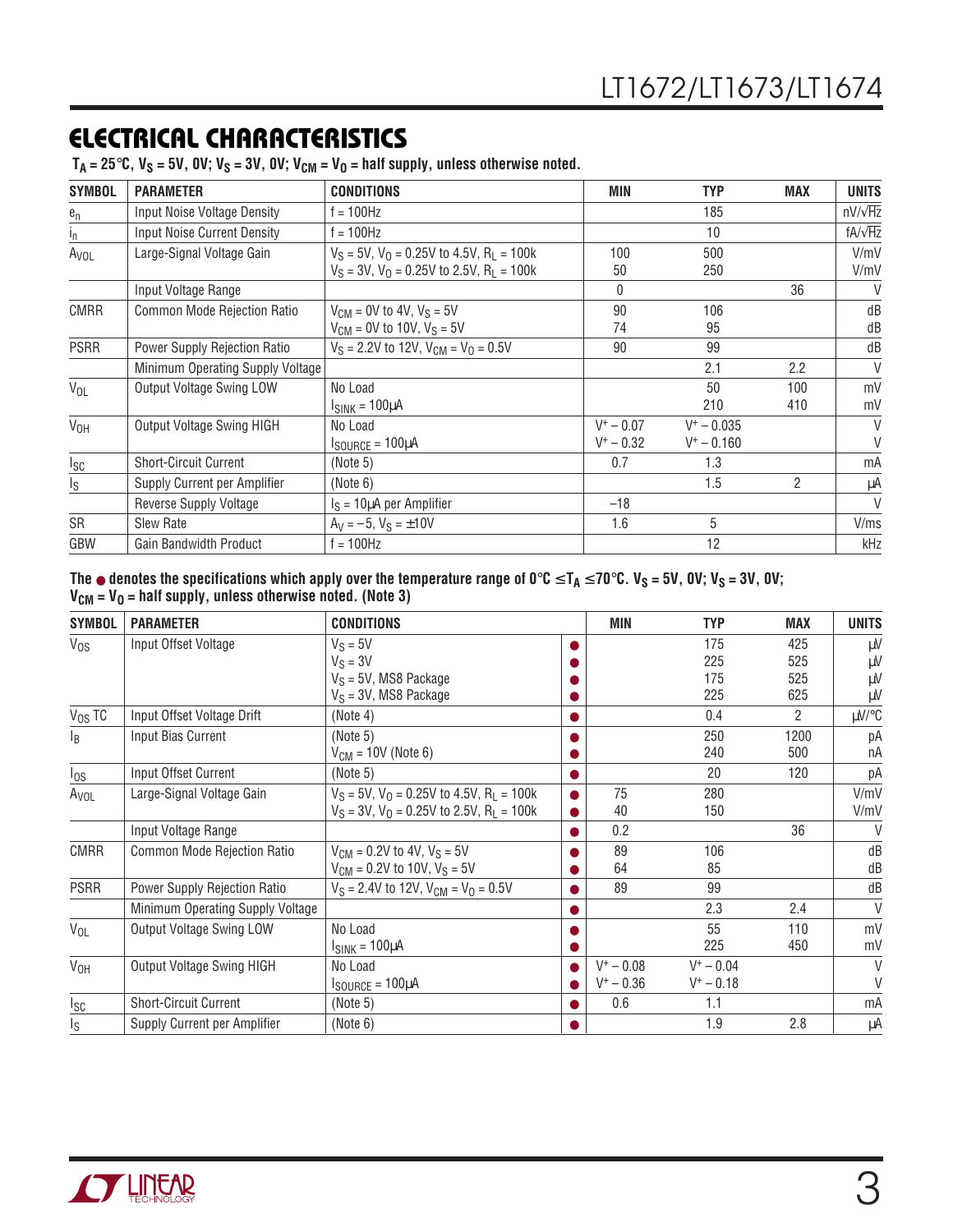# **ELECTRICAL CHARACTERISTICS**

The  $\bullet$  denotes the specifications which apply over the temperature range of  $-40^\circ$ C ≤ T<sub>A</sub> ≤ 85 $^\circ$ C. V<sub>S</sub> = 5V, 0V; V<sub>S</sub> = 3V, 0V;  $V_{CM} = V_0$  = half supply, unless otherwise noted. (Note 3)

| <b>SYMBOL</b>    | <b>PARAMETER</b>                 | <b>CONDITIONS</b>                                         |           | MIN          | <b>TYP</b>   | <b>MAX</b> | <b>UNITS</b> |
|------------------|----------------------------------|-----------------------------------------------------------|-----------|--------------|--------------|------------|--------------|
| $V_{OS}$         | Input Offset Voltage             | $V_S = 5V$                                                |           |              | 200          | 475        | μV           |
|                  |                                  | $V_S = 3V$                                                |           |              | 250          | 575        | μV           |
|                  |                                  | $V_S = 5V$ , MS8 Package                                  |           |              | 200          | 575        | μV           |
|                  |                                  | $V_S = 3V$ , MS8 Package                                  |           |              | 250          | 675        | μV           |
| $V_{OS}$ TC      | Input Offset Voltage Drift       | (Note 4)                                                  |           |              | 0.4          | 2          | $\mu V$ /°C  |
| $I_B$            | Input Bias Current               | (Note 5)                                                  |           |              | 250          | 1700       | рA           |
|                  |                                  | $V_{CM}$ = 10V (Note 6)                                   |           |              | 275          | 750        | nA           |
| $I_{OS}$         | Input Offset Current             | (Note 5)                                                  |           |              | 20           | 170        | рA           |
| A <sub>VOL</sub> | Large-Signal Voltage Gain        | $V_S = 5V$ , $V_O = 0.25V$ to 4.5V, R <sub>L</sub> = 100k | $\bullet$ | 55           | 215          |            | V/mV         |
|                  |                                  | $V_S = 3V$ , $V_O = 0.25V$ to 2.5V, R <sub>L</sub> = 100k | $\bullet$ | 30           | 115          |            | V/mV         |
|                  | Input Voltage Range              |                                                           |           | 0.2          |              | 36         | $\vee$       |
| <b>CMRR</b>      | Common Mode Rejection Ratio      | $V_{CM} = 0.2V$ to 4V, $V_S = 5V$                         |           | 88           | 106          |            | dB           |
|                  |                                  | $V_{CM}$ = 0.2V to 10V, $V_S$ = 5V                        |           | 62           | 75           |            | dB           |
| <b>PSRR</b>      | Power Supply Rejection Ratio     | $V_S = 2.7V$ to 12V, $V_{CM} = V_0 = 0.5V$                | $\bullet$ | 88           | 99           |            | dB           |
|                  | Minimum Operating Supply Voltage |                                                           |           |              | 2.6          | 2.7        | $\vee$       |
| V <sub>OL</sub>  | <b>Output Voltage Swing LOW</b>  | No Load                                                   |           |              | 60           | 120        | mV           |
|                  |                                  | $I_{SINK} = 100 \mu A$                                    |           |              | 245          | 490        | mV           |
| V <sub>OH</sub>  | Output Voltage Swing HIGH        | No Load                                                   |           | $V^+ - 0.10$ | $V^+ - 0.05$ |            | mV           |
|                  |                                  | $I_{\text{SOURCE}} = 100 \mu A$                           |           | $V^+ - 0.38$ | $V^+ - 0.19$ |            | mV           |
| Isc              | <b>Short-Circuit Current</b>     | (Note 5)                                                  |           | 0.4          | 0.9          |            | mA           |
| Is               | Supply Current per Amplifier     | (Note 6)                                                  |           |              | 2.1          | 3.1        | μA           |

#### $T_A = 25^\circ \text{C}$ ,  $V_S = \pm 15 \text{V}$ ,  $V_{\text{CM}} = V_0 = 0 \text{V}$ , unless otherwise noted.

| <b>SYMBOL</b>   | <b>PARAMETER</b>             | <b>CONDITIONS</b>                       | MIN   | <b>TYP</b> | <b>MAX</b> | <b>UNITS</b> |
|-----------------|------------------------------|-----------------------------------------|-------|------------|------------|--------------|
| $V_{OS}$        | Input Offset Voltage         |                                         |       | 200        | 575        | μV           |
|                 |                              | MS8 Package                             |       | 200        | 675        | μV           |
| $I_B$           | Input Bias Current           |                                         |       | 25         | 1000       | рA           |
| $I_{OS}$        | Input Offset Current         |                                         |       | 20         | 100        | рA           |
| Avol            | Large-Signal Voltage Gain    | $V_0 = \pm 10V$ , R <sub>1</sub> = 100k | 100   | 360        |            | V/mV         |
|                 | Input Voltage Range          |                                         | $-15$ |            | 21         | $\vee$       |
| <b>CMRR</b>     | Common Mode Rejection Ratio  | $V_{CM} = -15V$ to 14V                  | 100   | 120        |            | dB           |
| <b>PSRR</b>     | Power Supply Rejection Ratio | $V_S = \pm 5V$ to $\pm 15V$             | 96    | 120        |            | dB           |
| $V_{OL}$        | Output Voltage Swing LOW     | $R_1 = 1M$                              |       | $-14.85$   | $-14.70$   | V            |
|                 |                              | $R_1 = 100k$                            |       | $-14.75$   | $-14.50$   | V            |
| V <sub>OH</sub> | Output Voltage Swing HIGH    | $R_1 = 1M$                              | 14.78 | 14.89      |            | V            |
|                 |                              | $R_1 = 100k$                            | 14.62 | 14.81      |            | V            |
| I <sub>SC</sub> | <b>Short-Circuit Current</b> |                                         | 0.7   | 1.5        |            | mA           |
| Is              | Supply Current per Amplifier |                                         |       | 1.9        | 2.8        | μA           |

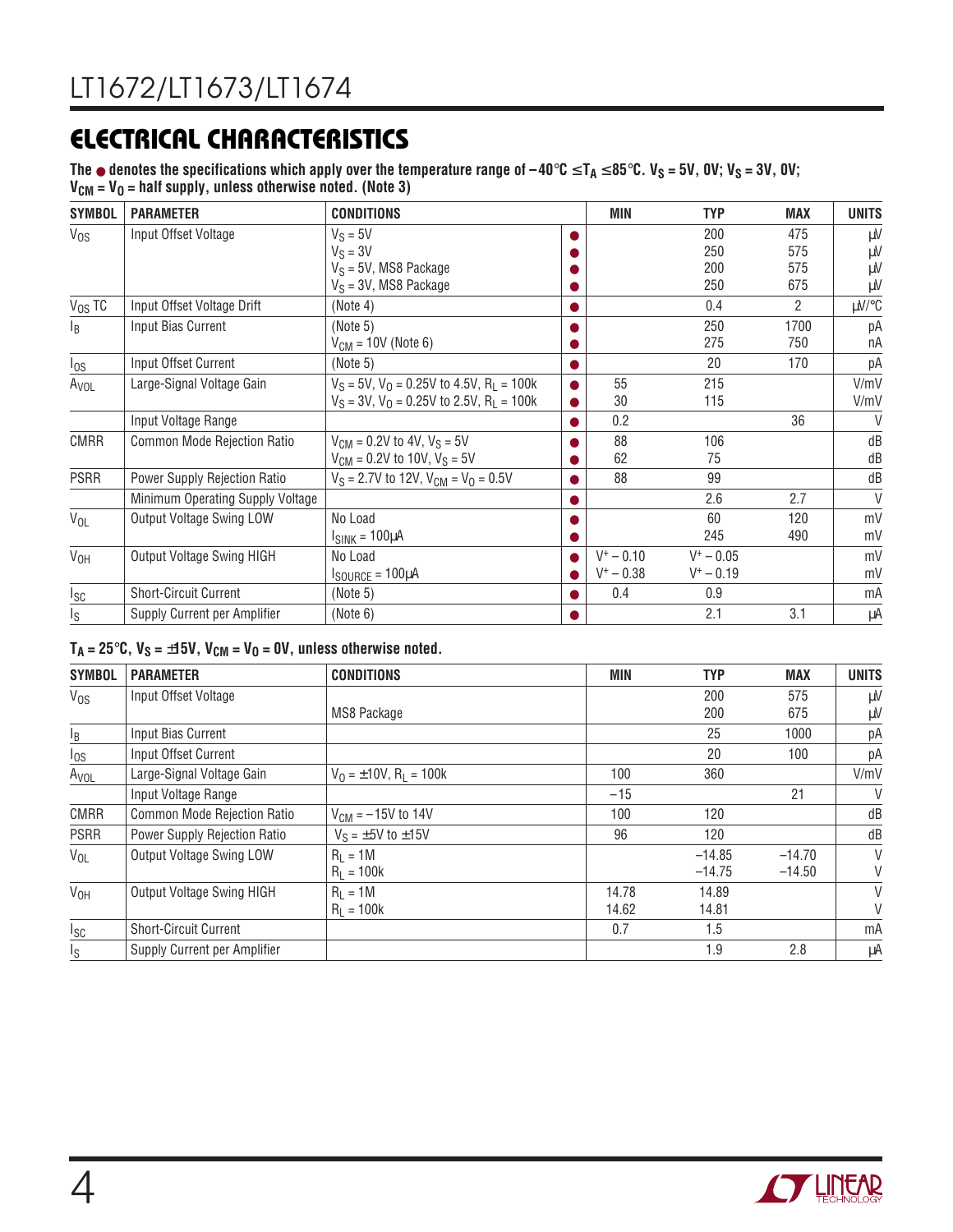## **ELECTRICAL CHARACTERISTICS**

The  $\bullet$  denotes the specifications which apply over the temperature range of 0°**C** ≤ T<sub>A</sub> ≤ 70°**C**, V<sub>S</sub> = ±15V, V<sub>CM</sub> = V<sub>O</sub> = 0V, **unless otherwise noted. (Note 3)**

| <b>SYMBOL</b>    | <b>PARAMETER</b>                    | <b>CONDITIONS</b>                       |           | <b>MIN</b> | <b>TYP</b> | <b>MAX</b> | <b>UNITS</b> |
|------------------|-------------------------------------|-----------------------------------------|-----------|------------|------------|------------|--------------|
| $V_{OS}$         | Input Offset Voltage                |                                         |           |            | 225        | 625        | μV           |
|                  |                                     | MS8 Package                             |           |            | 225        | 725        | μV           |
| l <sub>B</sub>   | Input Bias Current                  |                                         |           |            | 250        | 1200       | рA           |
| $\log$           | Input Offset Current                |                                         |           |            | 20         | 120        | рA           |
| A <sub>VOL</sub> | Large-Signal Voltage Gain           | $V_0 = \pm 10V$ , R <sub>1</sub> = 100k | $\bullet$ | 60         | 240        |            | V/mV         |
|                  | Input Voltage Range                 |                                         | $\bullet$ | $-14.8$    |            | 21         | $\vee$       |
| <b>CMRR</b>      | Common Mode Rejection Ratio         | $V_{CM} = -14.8V$ to 14V                |           | 98         | 120        |            | dB           |
| <b>PSRR</b>      | <b>Power Supply Rejection Ratio</b> | $V_S = \pm 5V$ to $\pm 15V$             |           | 94         | 120        |            | dB           |
| $V_{OL}$         | <b>Output Voltage Swing LOW</b>     | $R_1 = 1M$                              |           |            | $-14.84$   | $-14.67$   | $\vee$       |
|                  |                                     | $R_1 = 100k$                            |           |            | $-14.73$   | $-14.46$   | V            |
| V <sub>OH</sub>  | <b>Output Voltage Swing HIGH</b>    | $R_1 = 1M$                              |           | 14.76      | 14.88      |            | $\vee$       |
|                  |                                     | $R_1 = 100k$                            | $\bullet$ | 14.58      | 14.79      |            | mV           |
| Isc              | <b>Short-Circuit Current</b>        |                                         | $\bullet$ | 0.6        | 1.3        |            | mA           |
| Is               | Supply Current per Amplifier        |                                         |           |            | 2.4        | 3.5        | μA           |

The  $\bullet$  denotes the specifications which apply over the temperature range of −40°C ≤ T<sub>A</sub> ≤ 85°C, V<sub>S</sub> = ±15V, V<sub>CM</sub> = V<sub>O</sub> = 0V, **unless otherwise noted. (Note 3)**

| <b>SYMBOL</b>    | <b>PARAMETER</b>                    | <b>CONDITIONS</b>                       |   | <b>MIN</b> | <b>TYP</b> | <b>MAX</b> | <b>UNITS</b> |
|------------------|-------------------------------------|-----------------------------------------|---|------------|------------|------------|--------------|
| $V_{OS}$         | Input Offset Voltage                |                                         |   |            | 250        | 675        | $\mu$ V      |
|                  |                                     | MS8 Package                             |   |            | 250        | 775        | $\mu$ V      |
| $I_B$            | Input Bias Current                  |                                         |   |            | 250        | 1700       | pA           |
| $I_{OS}$         | Input Offset Current                |                                         |   |            | 20         | 170        | pA           |
| A <sub>VOL</sub> | Large-Signal Voltage Gain           | $V_0 = \pm 10V$ , R <sub>1</sub> = 100k |   | 50         | 200        |            | V/mV         |
|                  | Input Voltage Range                 |                                         |   | $-14.8$    |            | 21         | $\vee$       |
| <b>CMRR</b>      | Common Mode Rejection Ratio         | $V_{CM} = -14.8V$ to 14V                |   | 96         | 114        |            | dB           |
| <b>PSRR</b>      | <b>Power Supply Rejection Ratio</b> | $V_S = \pm 5V$ to $\pm 15V$             |   | 92         | 120        |            | dB           |
| $V_{OL}$         | Output Voltage Swing LOW            | $R_1 = 1M$                              |   |            | $-14.83$   | $-14.66$   | V            |
|                  |                                     | $R_1 = 100k$                            |   |            | $-14.72$   | $-14.44$   | V            |
| V <sub>OH</sub>  | <b>Output Voltage Swing HIGH</b>    | $R_1 = 1M$                              |   | 14.74      | 14.87      |            | V            |
|                  |                                     | $R_1 = 100k$                            |   | 14.54      | 14.77      |            | V            |
| Isc              | <b>Short-Circuit Current</b>        |                                         | ● | 0.4        | 1.1        |            | mA           |
| l <sub>S</sub>   | Supply Current per Amplifier        |                                         |   |            | 2.8        | 4.2        | μA           |

**Note 1:** Absolute Maximum Ratings are those values beyond which the life of the device may be impaired.

**Note 2:** The LT1672C/LT1673C/LT1674C and LT1672I/LT1673I/LT1674I are guaranteed functional over the Operating Temperature Range of –40°C to 85°C.

**Note 3:** The LT1672C/LT1673C/LT1674C are guaranteed to meet specified performance from 0°C to 70°C. The LT1672C/LT1673C/LT1674C are designed, characterized and expected to meet specified performance from

 $-40^{\circ}$ C to 85 $^{\circ}$ C but are not tested or QA sampled at these temperatures. The LT1672I/LT1673I/LT1674I are guaranteed to meet specified performance from –40°C to 85°C.

**Note 4:** This parameter is not 100% tested.

**Note 5:**  $V_S = 5V$  limit guaranteed by correlation to  $V_S = 3V$  and  $V_S = \pm 15V$ tests.

**Note 6:**  $V_S = 3V$  limit guaranteed by correlation to  $V_S = 5V$  and  $V_S = \pm 15V$ tests.

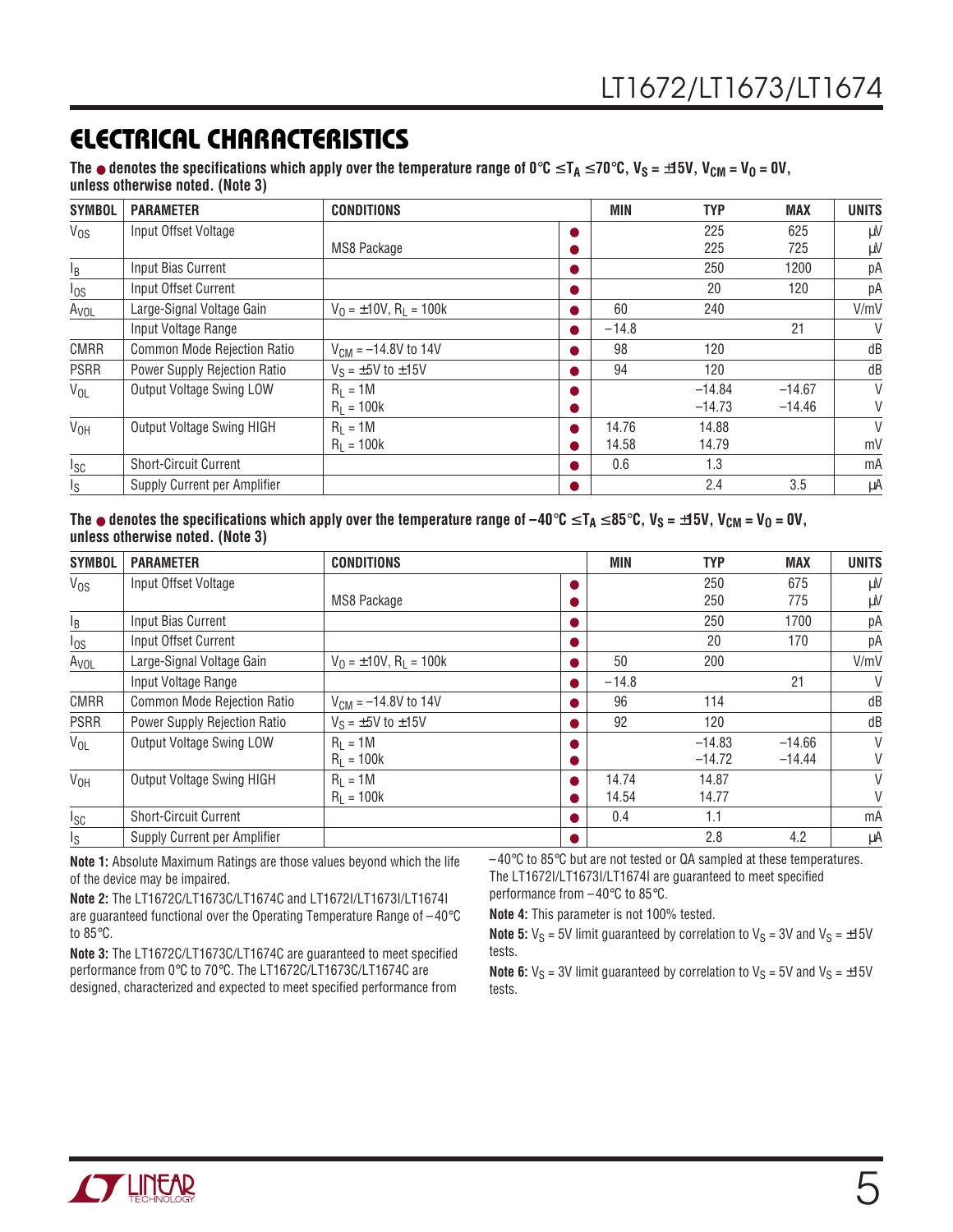# **TYPICAL PERFORMANCE CHARACTERISTICS W U**



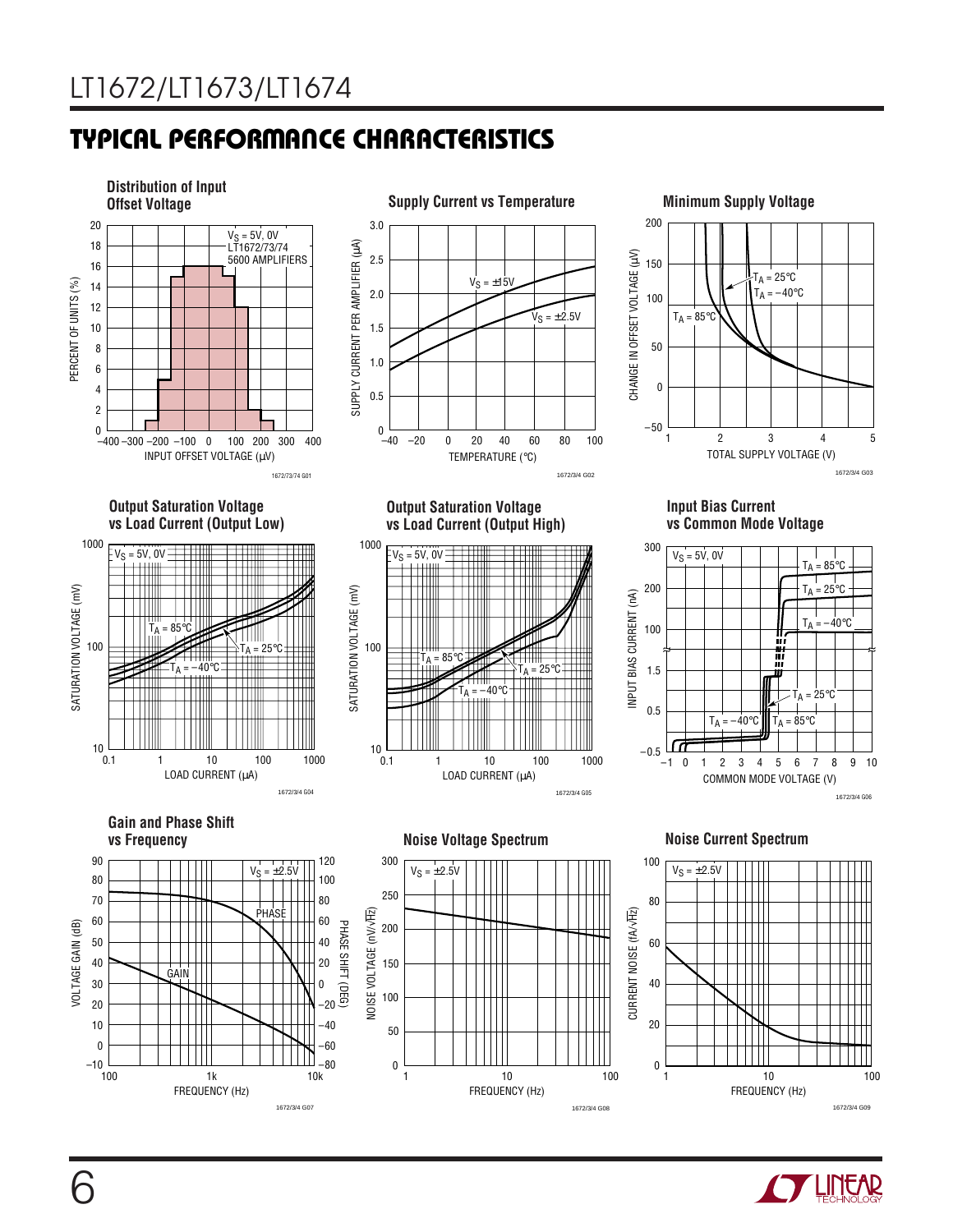# **TYPICAL PERFORMANCE CHARACTERISTICS W U**



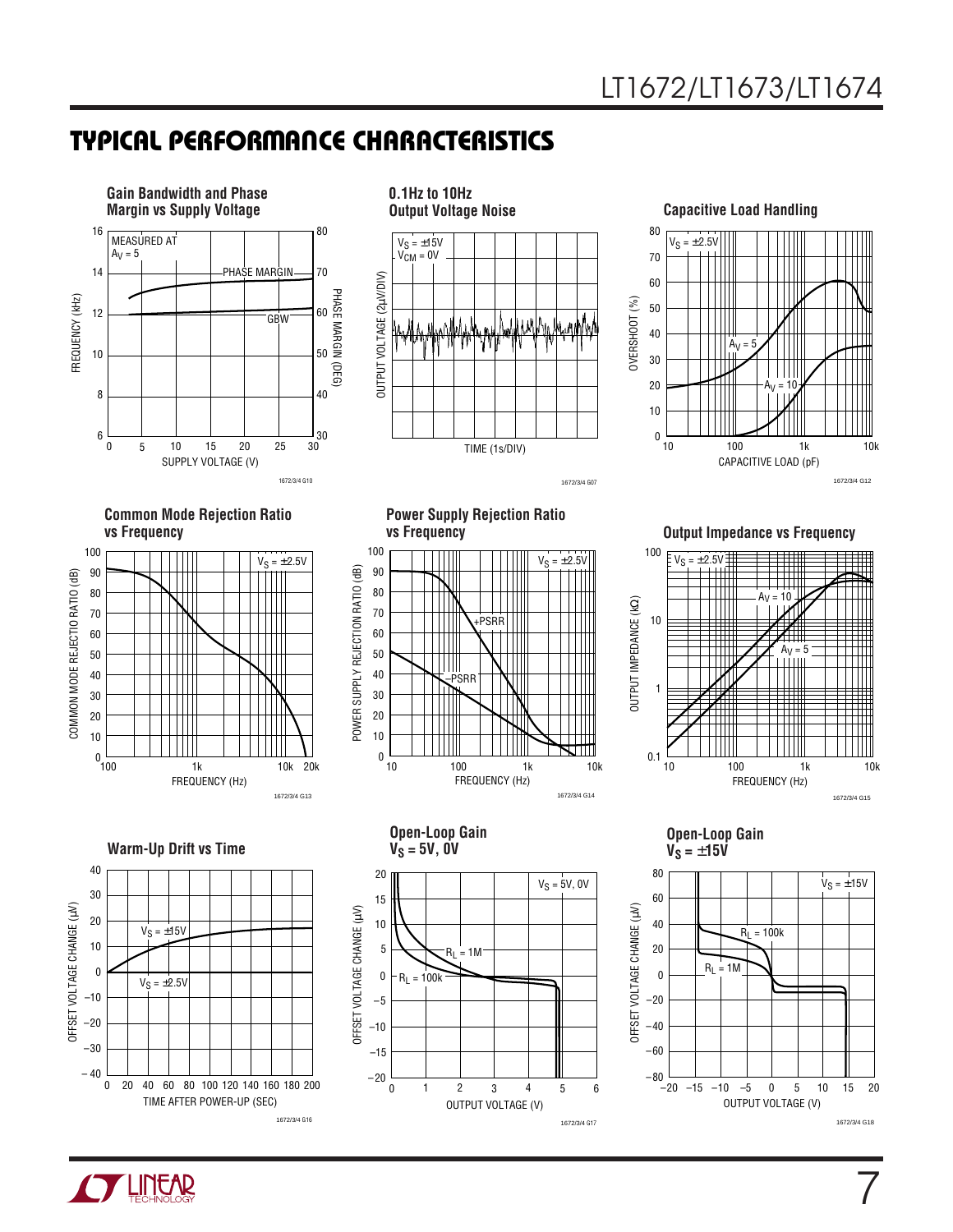# **TYPICAL PERFORMANCE CHARACTERISTICS W U**



# **APPLICATIONS INFORMATION**

#### **Start-Up Characteristics**

Micropower op amps are sometimes not micropower during start-up, wreaking havoc on low current supplies. In the worst case, there may not be enough supply current available to take the system up to nominal voltages. Figure 1 is a graph of LT1673 supply current vs supply voltage for the three limit cases of input offset that could occur during start-up. The circuits are shown in Figure 2. One circuit creates a positive offset, forcing the output to come up saturated high. Another circuit creates a negative offset, forcing the output to come up saturated low, while the last brings up the output at half supply. In all cases, the supply current is well behaved. Supply current is highest with the output forced high, so if one amplifier is unused, it is best to force the output low or at half supply.



**Figure 1. Start-Up Characteristics**



#### **Reverse Battery**

The LT1672/LT1673/LT1674 are protected against reverse battery voltages up to 18V. In the event a reverse battery condition occurs, the supply current is typically less than 100nA (inputs grounded and outputs open). For typical single supply applications with ground referred loads and feedback networks, no other precautions are required. If the reverse battery condition results in a negative voltage at either the input pins or output pin, the current into the pin should be limited by an external resistor to less than 10mA.

#### **Inputs**

While the LT1672/LT1673/LT1674 will function normally with its inputs taken above the positive supply, the common mode range does not extend beyond approximately 300mV below the negative supply at room temperature.

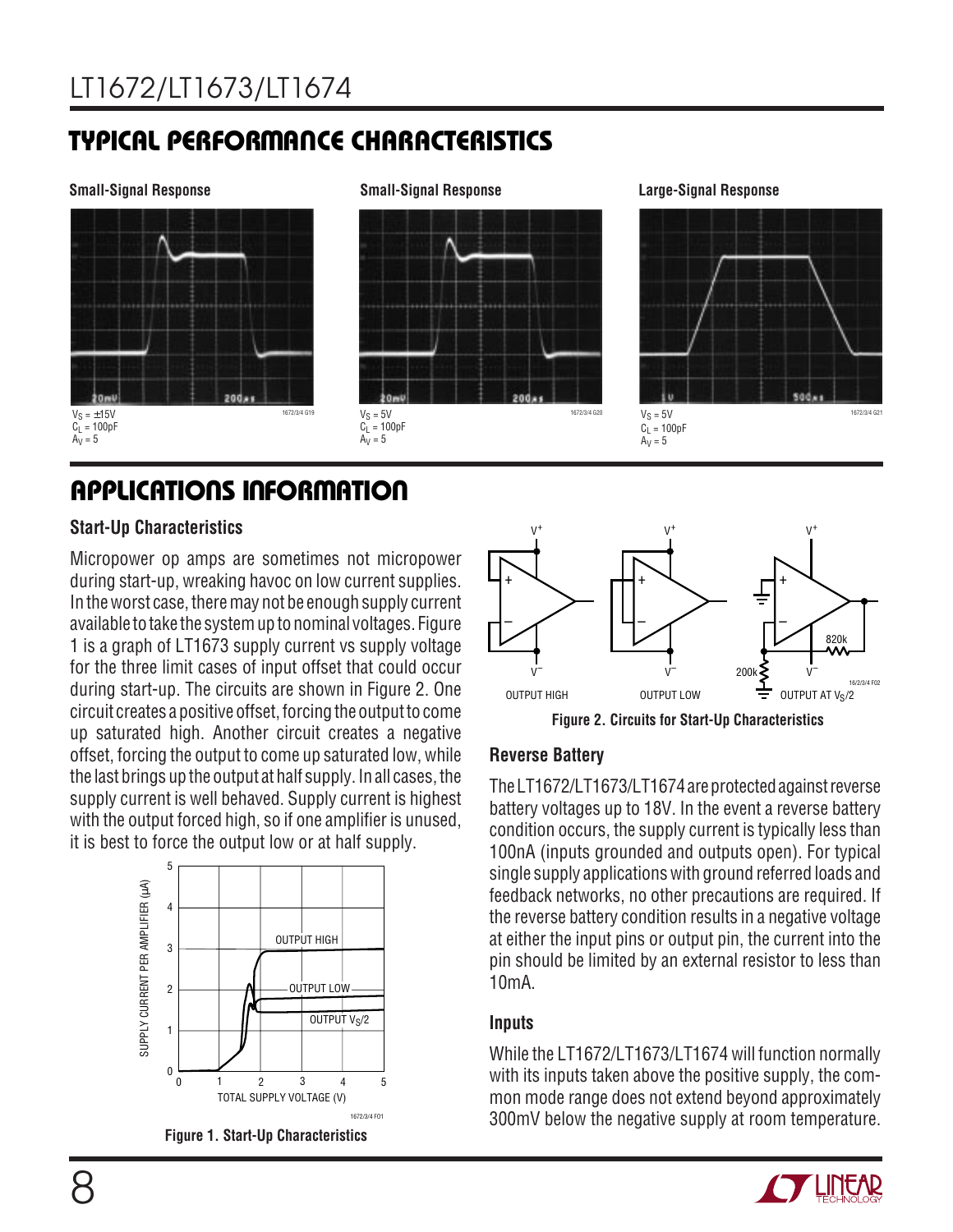# **APPLICATIONS INFORMATION**

The device will not be damaged if the inputs are taken lower than 300mV below the negative supply as long as the current out of the pin is limited to less than 10mA. However, the output phase is not guaranteed and the supply current will increase.

### **Output**

The graph, Capacitive Load Handling, shows amplifier stability with the output biased at half supply. If the output is to be operated within about 100mV of the positive rail, the allowable load capacitance is less. With this output voltage, the worst case occurs at  $A_V = 5$  and light loads, where the load capacitance should be less than 500pF with a 5V supply and less than 100pF with a 30V supply.

### **Rail-to-Rail Operation**

The simplified schematic, Figure 3, details the circuit design approach of the LT1672/LT1673/LT1674. The amplifier topology is a three-stage design consisting of a rail-to-rail input stage, that continues to operate with the inputs above the positive rail, a folded cascode second stage that develops most of the voltage gain, and a rail-torail common emitter stage that provides the current gain.

The input stage is formed by two diff amps Q1-Q2 and Q3- Q6. For signals with a common mode voltage between  $V_{FF}$  and ( $V_{CC}$  – 0.8V), Q1 and Q2 are active. When the input common mode exceeds ( $V_{CC}$  – 0.8V), Q7 turns on, diverting the current from diff amp Q1-Q2 to current mirror Q8-Q9. The current from Q8 biases on the other diff amp consisting of PNP's Q5-Q6 and NPN's Q3-Q4. Though Q5-Q6 are driven from the emitters rather than the base, the basic diff amp action is the same. When the common mode voltage is between ( $V_{CC}$  – 0.8V) and  $V_{CC}$ , devices Q3 and Q4 act as followers, forming a buffer between the amplifier inputs and the emitters of the Q5- Q6. If the common mode voltage is taken above  $V_{CC}$ , Schottky diodes D1 and D2 reverse bias and devices  $\overline{Q}3$ and Q4 then act as diodes. The diff amp formed by Q5-Q6 operates normally, however, the input bias current increases to the emitter current of Q5-Q6, which is typically 180nA. The graph, Input Bias Current vs Common Mode Voltage found in the Typical Performance Characteristics section, shows these transitions at three temperatures.

The collector currents of the two-input pairs are combined in the second stage consisting of Q11 to Q16, which furnishes most of the voltage gain. Capacitor C1 sets the amplifier bandwidth. The output stage is configured for maximum swing by the use of common emitter output devices Q21 and Q22. Diodes D4 to D6 and current source Q15 set the output quiescent current.



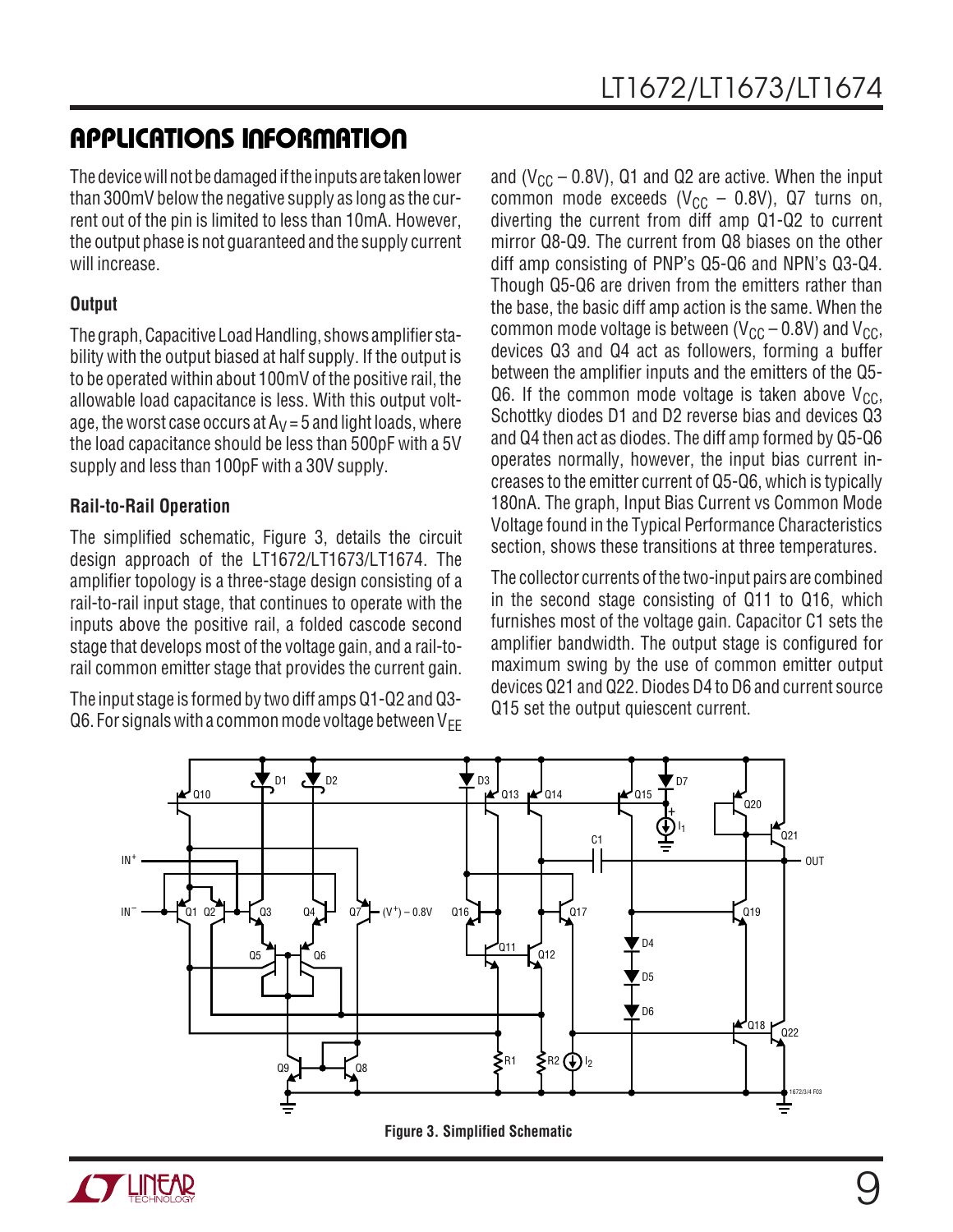# **TYPICAL APPLICATIONS**



### **Dimensions in inches (millimeters) unless otherwise noted. U PACKAGE DESCRIPTIO**



 $\frac{0.100}{(2.54)}$ BSC<sup>1</sup> 0.020 MIN (0.508)  $\frac{1}{1} \begin{vmatrix} 2 & 3 & 4 \end{vmatrix}$  $0.018\pm0.003$  $(0.457 \pm 0.076)$  $\overline{(3.175)}$ <br>- MIN \*THESE DIMENSIONS DO NOT INCLUDE MOLD FLASH OR PROTRUSIONS. MOLD FLASH OR PROTRUSIONS SHALL NOT EXCEED 0.010 INCH (0.254mm)



0.325 +0.035 –0.015  $\left( \text{8.255}\,_{\text{-0.381}}^{\text{+0.889}} \right)$ 



N8 1098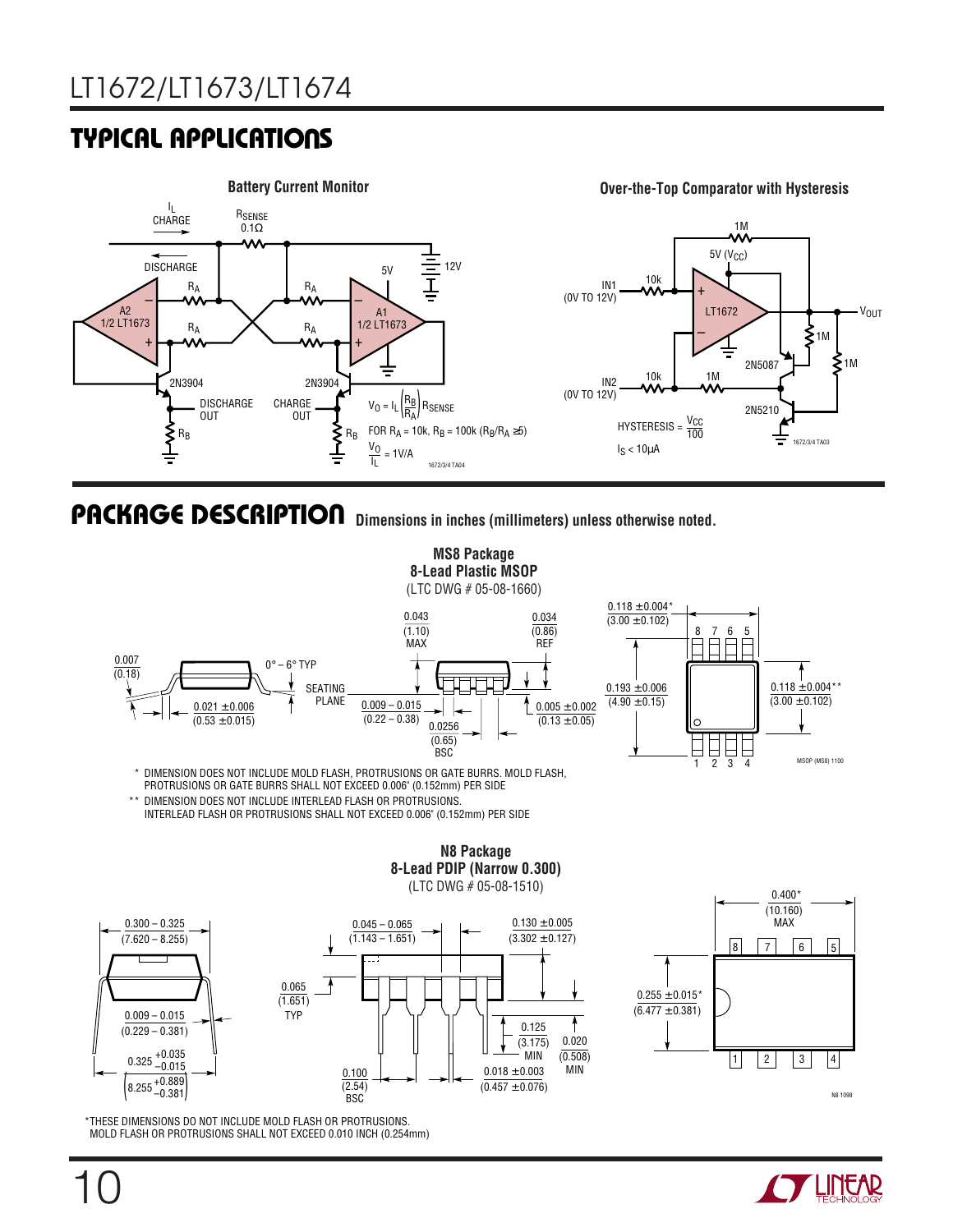### **Dimensions in inches (millimeters) unless otherwise noted. U PACKAGE DESCRIPTIO**



**S8 Package 8-Lead Plastic Small Outline (Narrow 0.150)** (LTC DWG # 05-08-1610)

SO8 1298

**S Package 14-Lead Plastic Small Outline (Narrow 0.150)**

FLASH SHALL NOT EXCEED 0.010" (0.254mm) PER SIDE

(LTC DWG # 05-08-1610)



\*\*DIMENSION DOES NOT INCLUDE INTERLEAD FLASH. INTERLEAD FLASH SHALL NOT EXCEED 0.010" (0.254mm) PER SIDE